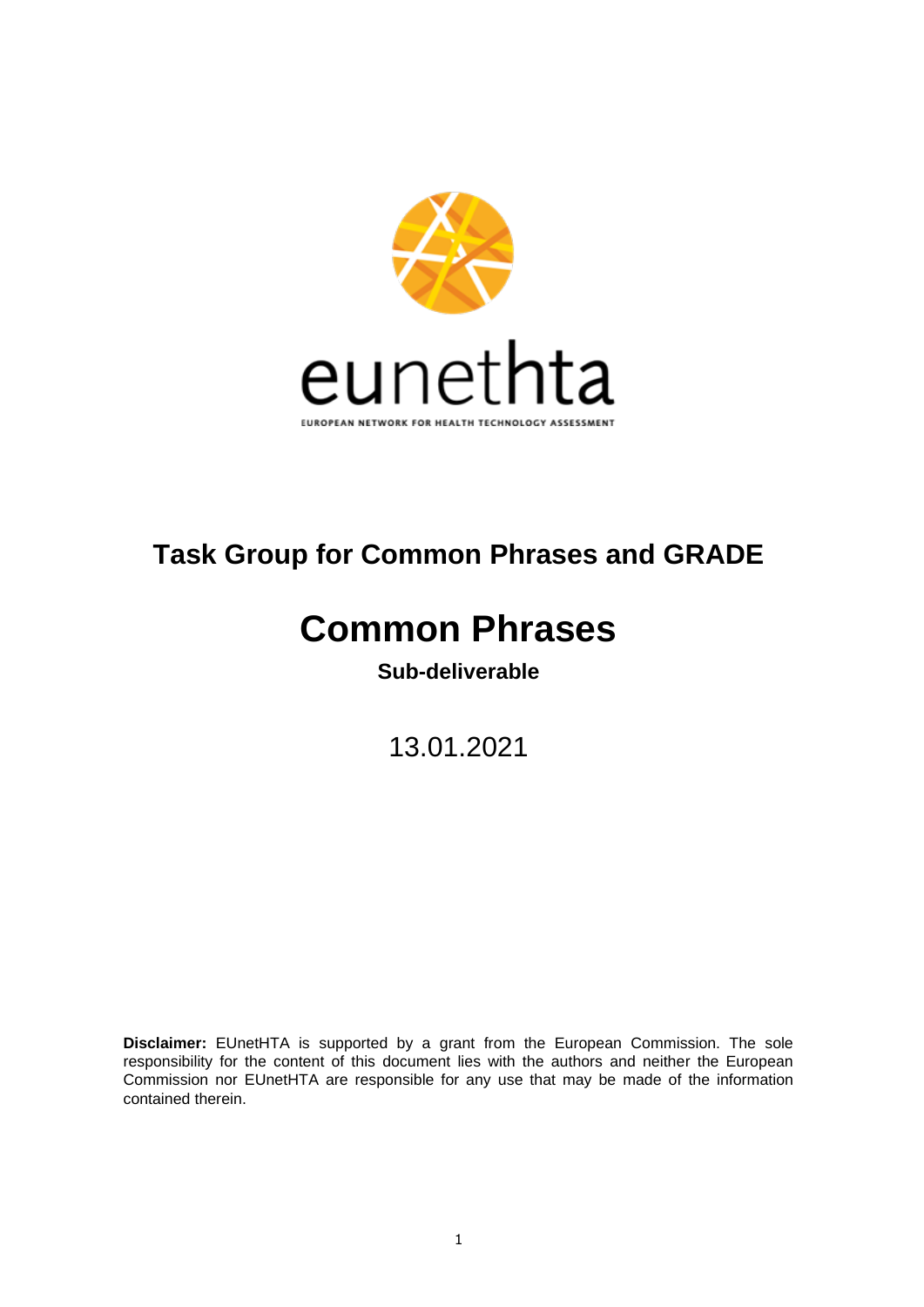#### **Version history**

| <b>Version</b><br>number | <b>Date</b> | <b>Finalised</b><br>bv | <b>Type of</b><br>document/modification  | <b>Shared with</b>                |
|--------------------------|-------------|------------------------|------------------------------------------|-----------------------------------|
| 0.1                      | 04-12-2020  | NIPHNO,<br>ZIN         | Draft subdeliverable                     | Hands-on<br>group                 |
| 0.2                      | 10-12-2020  | NIPHNO,<br>ZIN         | Draft subdeliverable                     | Task group                        |
| 0.3                      | 17-12-2020  | NIPHNO,<br>ZIN         | Draft subdeliverable after TG<br>meeting | Task group                        |
| 1.0                      | 13-01-2021  | NIPHNO,<br>ZIN         | Final version                            | Task group,<br>Executive<br>Board |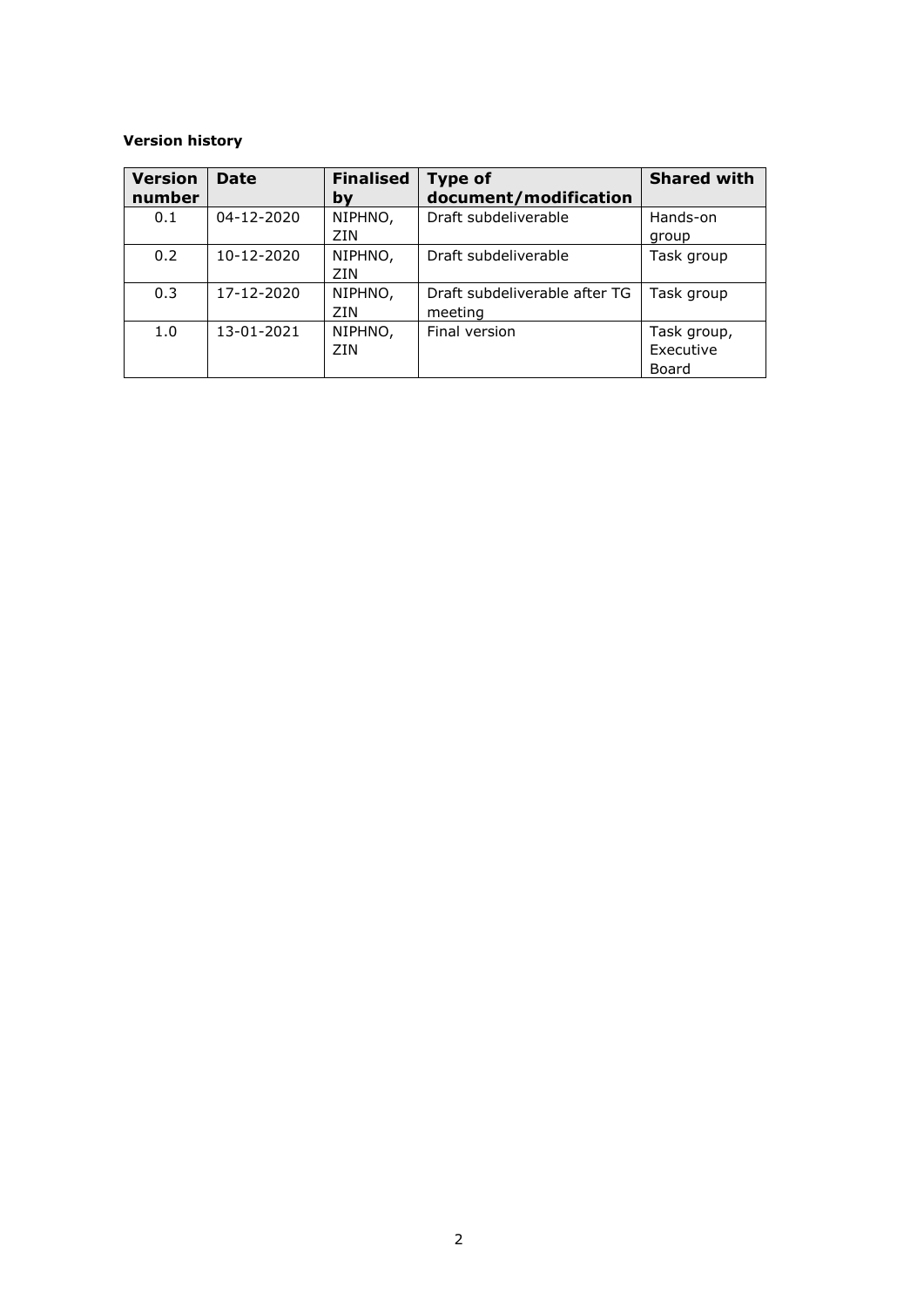# Table of contents

| 1 Purpose of this report                                                        | 4              |
|---------------------------------------------------------------------------------|----------------|
| 2 Goal and use of common phrases                                                | $\overline{4}$ |
| 3 Methods used by the Task Group                                                | .5             |
| 4 Recommendations for presentation of results and conclusions in EUnetHTA REA's | 6              |
| 5 Concluding remarks                                                            |                |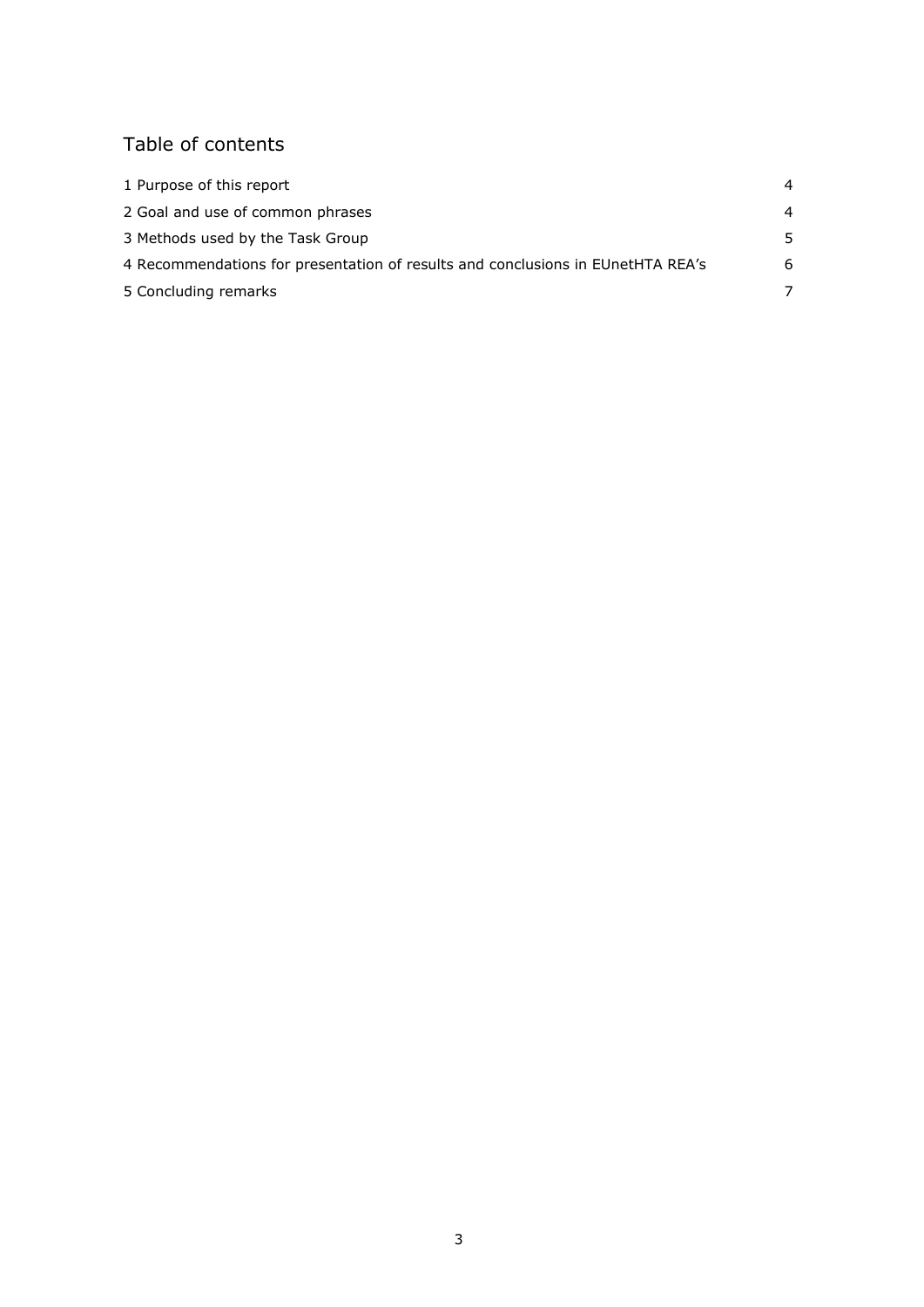#### <span id="page-3-0"></span>1 Purpose of this report

The final of three objectives of the Task Group on Common Phrases and GRADE is "to provide a scenario-based set of standardised formulations regarding the textual presentation of results and conclusions in PT & OT Joint [and Collaborative] Assessments for increased consistency (creation of a positive list of phrases)".

The Task Group on Common Phrases and GRADE followed an iterative approach. The generation of a list of phrases that are to be avoided in REA's ('negative list'), because they may (unintentionally) imply or predetermine reimbursement decisions in some or all jurisdictions, was the first sub-deliverable of this Task Group.

The second sub-deliverable, the GRADE framework paper, presented a proposal on how to partially use GRADE in EUnetHTA context. Partial use of GRADE means that REA authors use the instrument (i.e. domains) of GRADE to assess certainty of evidence. However, they do not downgrade/upgrade the evidence per GRADE domain or provide any overall judgement of the certainty of the evidence per outcome taking into account all GRADE domains. This leaves the flexibility and adaptability to be modified locally to reflect the national contexts. This proposal was endorsed by the EUnetHTA Executive Board in November 2020.

After careful deliberation in the Task Group and learnings and insight from the previous two objectives, the current sub-deliverable focuses on providing recommendations for formulations rather than a strict set standardized sentences. This report serves to address this objective. Additionally, it provides an over-arching conclusion on the three objectives and the totality of the work of this Task Group.

#### <span id="page-3-1"></span>2 Goal and use of common phrases

The EUnetHTA Relative Effectiveness Assessments (REA's), comprising both Joint Assessments (JAs) and Collaborative Assessments (CAs), are part of a process that, ultimately, informs reimbursement and/or pricing decisions. Since those decisions are made on the national level, under consideration of national requirements, a EUnetHTA REA needs independent and additional national considerations in terms of both contextualization and conclusions. Contextualization can refer to both scope (operationalized in HTA by PICO), methodology and interpretation.

A key objective for EUnetHTA REA's is that they are as informative as possible to reduce the workload of member states that implement them. However, this needs to be balanced out by the need for independent contextualization and decision making at the national level to comply with national legislation, policies, and settings. To be fit for purpose, therefore, authors of REA's should be well aware of this positioning to prevent that REA's inadvertently predetermine national reimbursement decisions or reduce the ability for proper national contextualization. Previously developed common phrases from different national settings or from international organizations like EPOC or the GRADE Working Group are built along the concepts of importance of outcomes and conclusions on the certainty of effect estimates in a given context. Since those are not warranted in EUnetHTA REA's, a separate approach is needed.

It is important to realize that a EUnetHTA REA describes issues that affect certainty of the results. This is done based on different domains that vary in the degree of need for further national contextualization. For example, *internal validity* (or risk of bias) is rather context independent and therefore requires less national contextualization, while the question whether issues around *imprecision* are in fact affecting certainty for a given national setting, has a much stronger context dependency. This relates for example to countries' own judgement on what they consider a relevant effect. The Task Group recognizes that it is not possible to provide examples for every conceivable situation. It is crucial that authors carefully consider to what degree a specific issue is context dependent, and this principle needs to be addressed in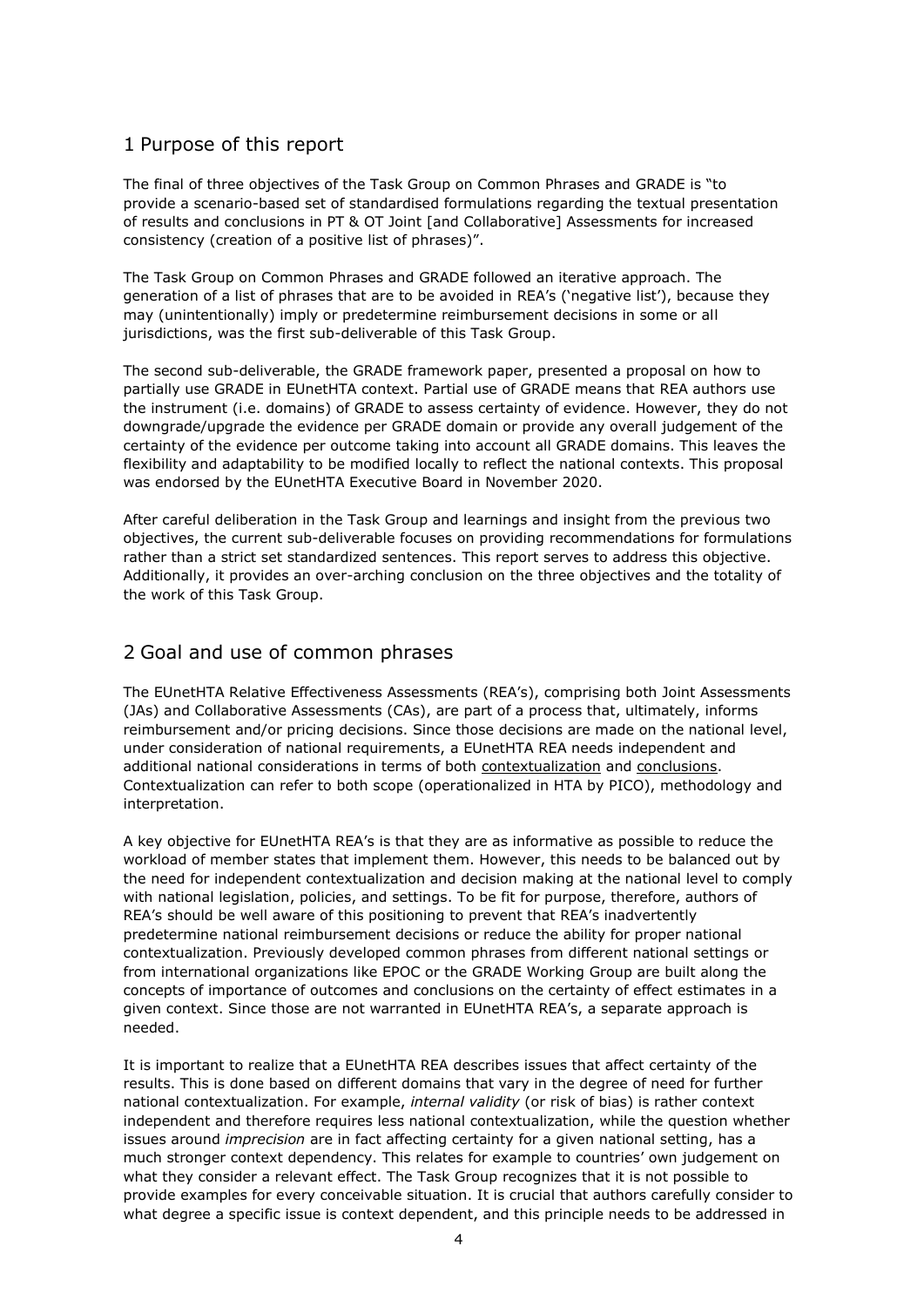each specific case. This is of course notwithstanding the principle that overall interpretation/judgement on each separate domain and also how the overall (un)certainty per outcome across domains is weighed and interpreted, always remains a national decision (figure 1).

"Common phrases" refers to (guidance on) formulation of results in REA's to comply with the above.



*Blue bars = may be context-dependent White bars = context-independent*

Figure 1: Degrees of contextualization in different phases of the REA process based on GRADE domains as described in the partial use of GRADE framework paper.

For optimal relevance for different health care systems, the European scope can address multiple research questions or variations, operationalized by 'PICO's'. A crucial step in national contextualization is to translate this broad European scope to the relevant scope of their health care system. In the EUnetHTA REA, when describing issues that may affect certainty of the results, some domains are relatively less context dependent (**white bars**) while **blue bars** indicate that those domains can contain elements that are considered relatively context independent, but also elements that are strongly context dependent.

### <span id="page-4-0"></span>3 Methods used by the Task Group

A hands-on group consisting from members from the Task Group worked to build on and extent the findings and recommendations from the first two sub-deliverables to this deliverable. The full Task Group has provided comments in two e-meetings and in a written round, as well as validated the final version.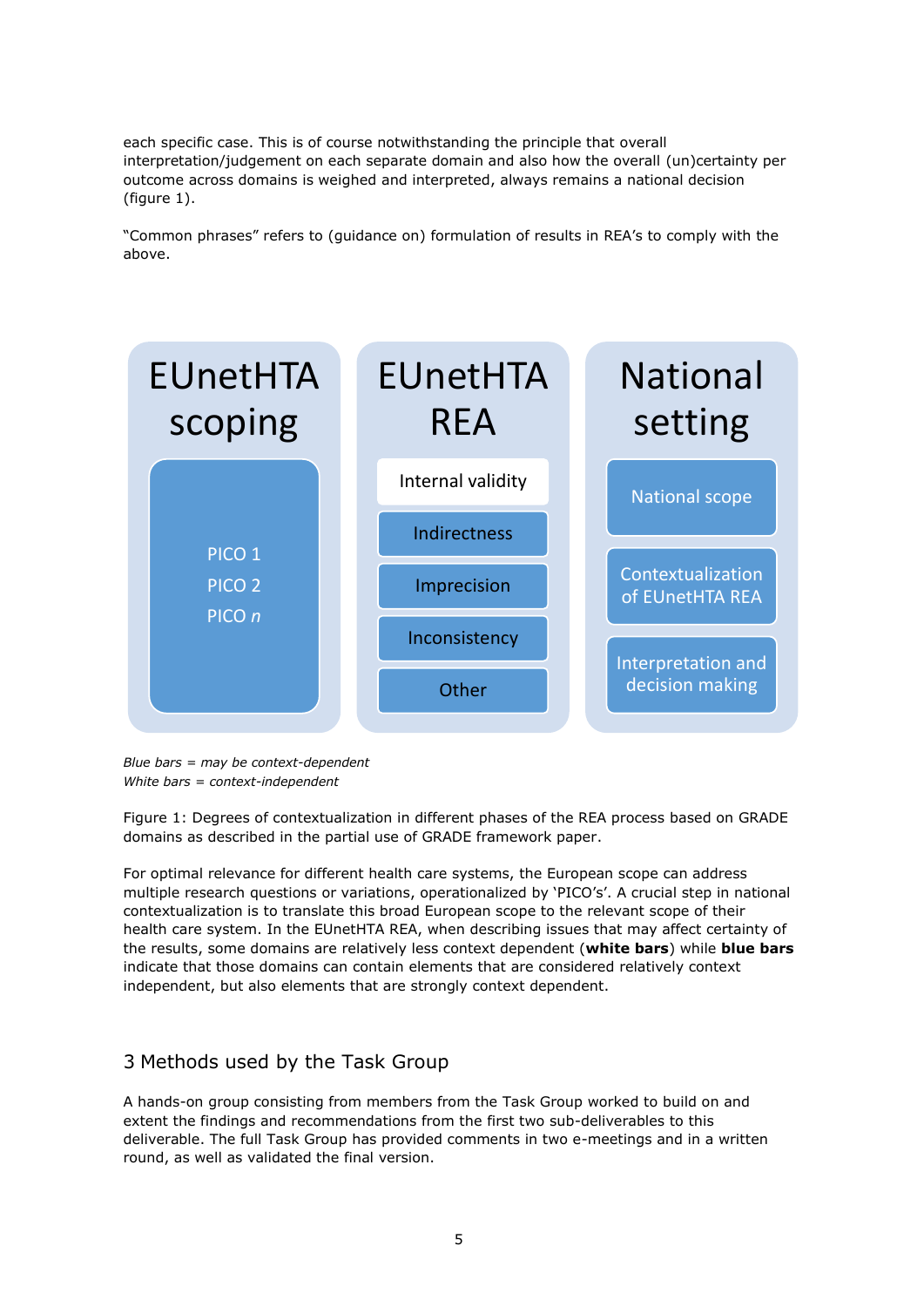## <span id="page-5-0"></span>4 Recommendations for presentation of results and conclusions in EUnetHTA REA's

**Recommendation 1**: context-independent judgements can be formulated more conclusively than context-dependent issues. The latter should be formulated in a factual rather than judgemental manner and thus in a way respecting national contextualization. In narrative text judgements should be marked as such, regardless of context dependency, and the rationale for making that judgement should always be stated. The framework paper on GRADE should always be used as a reference.

#### *Explanation:*

o The framework paper on partial use of GRADE specifies domains of potential uncertainty. Uncertainty can be divided into context-dependent issues and context-independent issues. Authors should carefully consider to what degree a specific issue is context dependent and this principle needs to be addressed in each specific case. Generally, fully context independent issues are comprised of risk of bias.

The other domains may be context dependent. The degree of context dependency depends on the case. These domains comprise the following (examples for potentially context dependent issues in brackets):

- o Inconsistency
- o Imprecision (e.g. consequences of statistical significance of effects or relevance of a given MID)
- o Indirectness (e.g. relevance of indirect treatment comparisons or surrogate outcomes; 'fit' with European PICO or national PICO)
- o Other (e.g. publication bias or large effects)

*Examples of phrasing:* 

- o Risk of Bias: "The Risk of Bias is judged to be High because of lack of blinding and issues concerning confounding by indication"
- $\circ$  Inconsistency: "Sizeable inconsistency may be present as indicated by an I<sup>2</sup> larger than 65%"
- $\circ$  Indirectness: "Intervention X was indirectly compared with Y through comparison via Z."
- o Indirectness: "Intervention X was only studied in adults while children up to 18 years comprised the target population in PICO3"
- o Imprecision: "CI crosses line of no effect" / "the effect is statistically significant"/ "Given an minimally important difference of […], the effect estimate may be considered imprecise in a context for which this MID is relevant."/ "Optimal Information Size is reached"
- o Outcome: The analysis for this outcome was not specified in the statistical analysis plan

#### **Recommendation 2** for templates revision

Regarding the results section:

- The evidence table (as prepared in the second subdeliverable on the partial use of GRADE) should be added to the result sections without replacing existing structures
- The main issues described in the evidence table should be summarized in the text (see recommendation 1).

Regarding the discussion/conclusion sections:

- Repurpose discussion/conclusion sections with regard to:
- Final statements in the report should concisely summarize most important findings and strength/limitations/uncertainties of the evidence